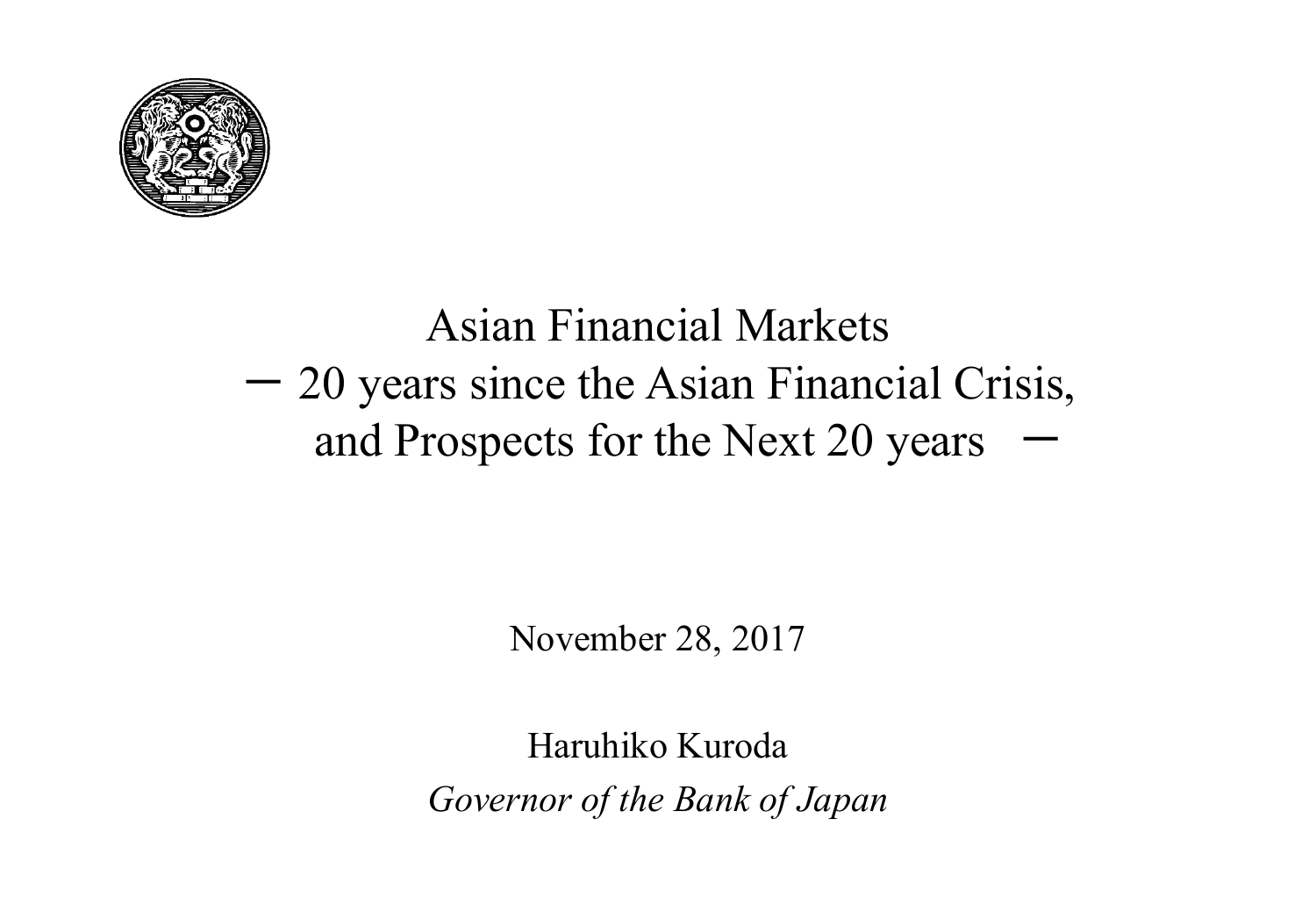Chart 1

### Increased Resilience

Less reliance on foreign-currency- denominated short-term funding



Notes : 1. The figures are the ratios of foreign currency-denominated short-term claims to all claims of foreign banks.

2. The latest data are as of end-June 2017.

Source: BIS.

# Growth of Asian local currency bond markets



Notes: 1. Aggregates of China, Hong Kong, Indonesia, Korea, Malaysia, Philippines, Singapore, Thailand, and Vietnam. 2. The figures for 2017 are as of end-June 2017. Source: *Asian Bonds Online*.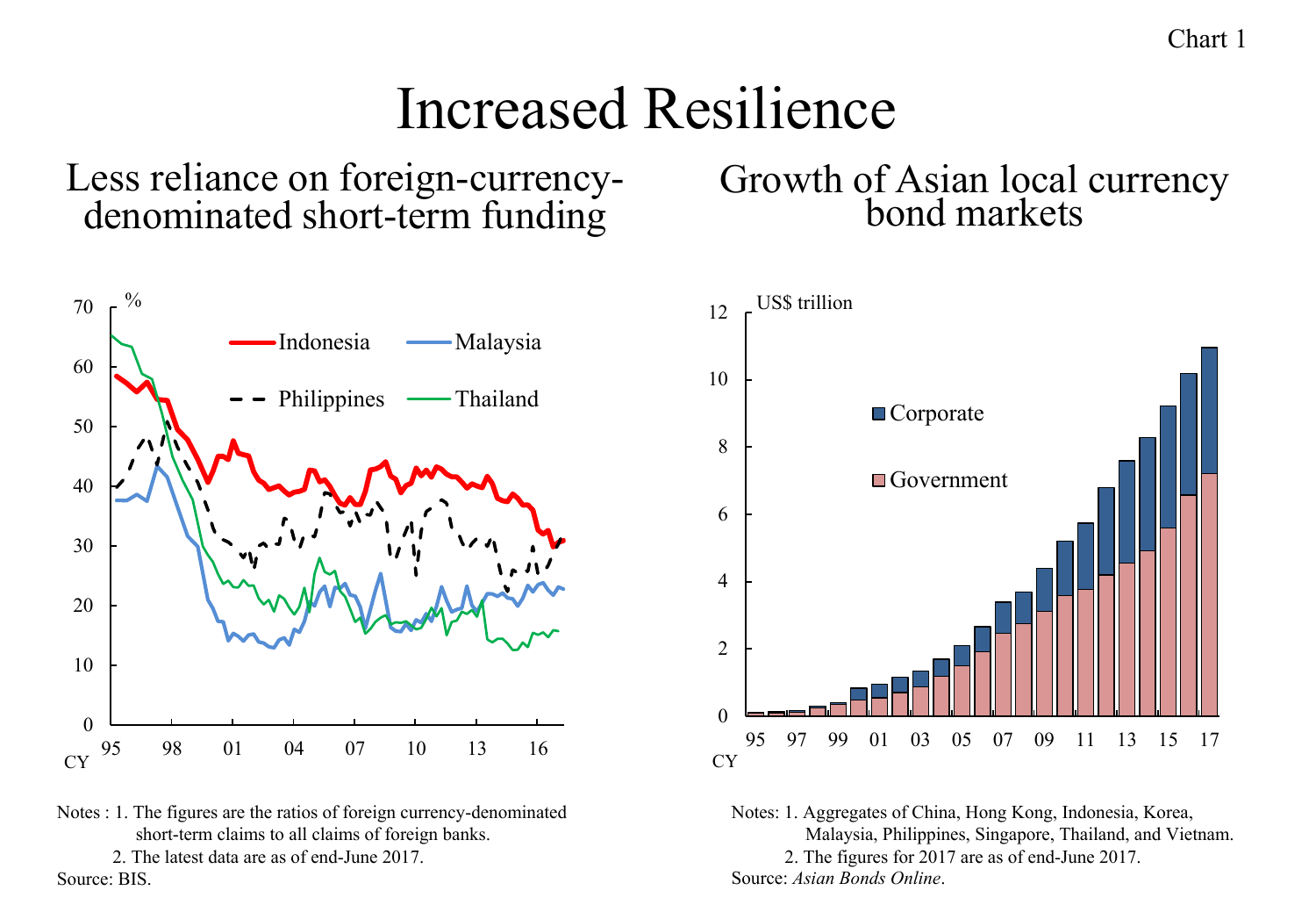## Bank-Dominated Financial Systems

#### Corporate financing in Emerging Asia



#### Investor base in Emerging Asia



Note: Emerging Asia is the aggregate of China, India, Indonesia,

Korea, Malaysia, Philippines, Thailand, and Vietnam. Sources: *Asian Bonds Online*; The World Bank, *World Development Indicators*.

- Notes: 1. As of end-2013 except for India's deposit-money-banks figure which refers to end-March 2014.
	- 2. Figures for Pension funds and Mutual funds for Indonesia and Vietnam, and Insurance for Hong Kong are not available.
- Sources: The IMF, *International Financial Statistics*; National central banks; The World Bank, *Global Financial Development Database*.